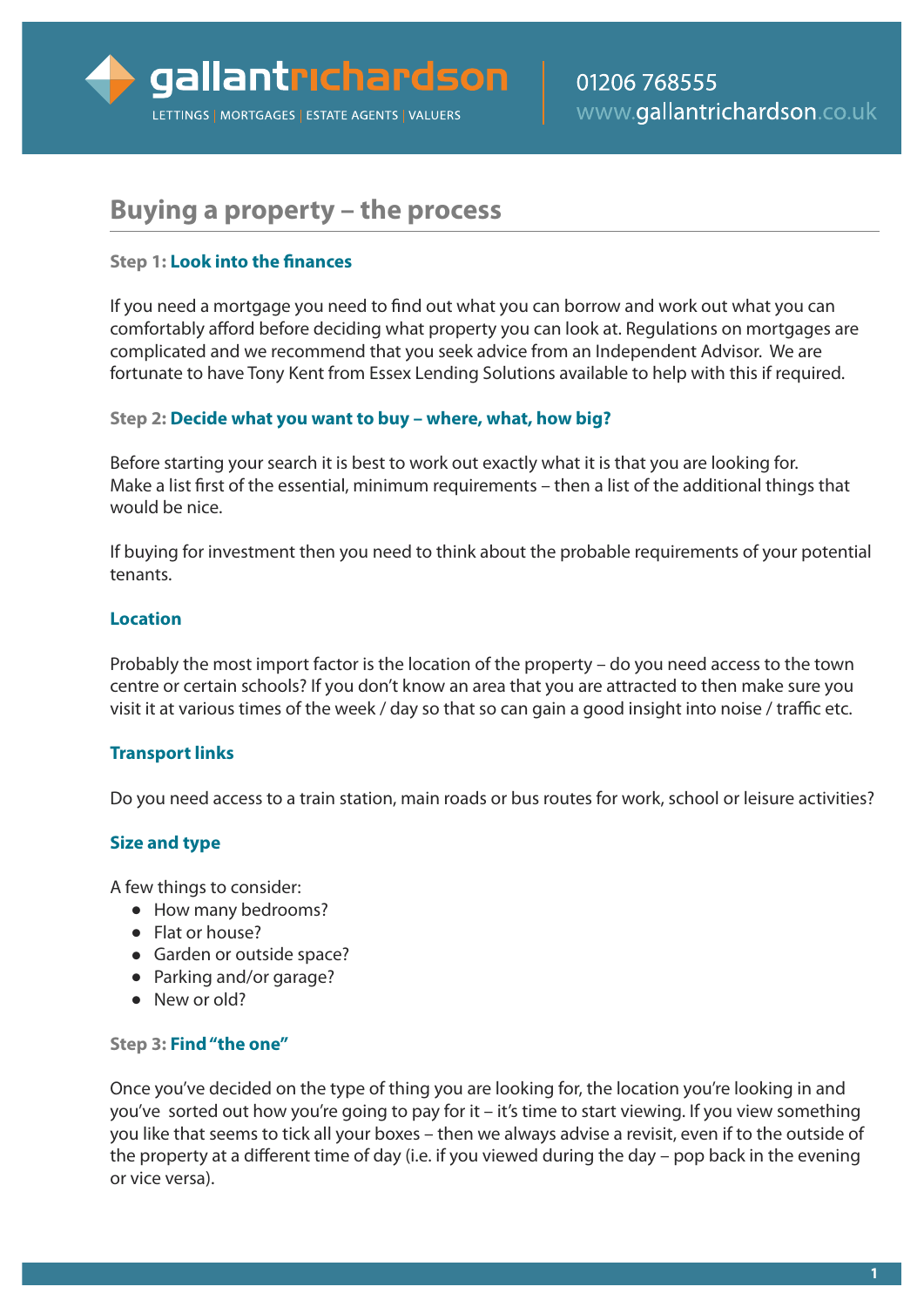## **Step 4: Make an offer – negotiate to make it yours**

Once you've found the right property you need to contact the agent with your offer. The agent will require the following details:

- **●** The price you are offering.
- **●** Your position in regard to any related sale have you sold your current property and if so what is the chain behind your buyer?
- **●** If required have you got mortgage arrangements in place?
- **●** Can you move in time to match the plans of the seller?

Once you get the confirmation that your offer has been accepted, this will be confirmed in writing to both parties and their respective solicitors.

#### **Step 5: Offer accepted – instruct solicitors**

This is the stage known as'Sale Agreed' – you haven't actually legally bought the property yet but you've agreed to. Therefore, you now need to instruct a solicitor/conveyancer to act for you in relation to the purchase. During our many years of experience in Colchester's property market, Gallant Richardson has developed important connections with some of the leading firms of solicitors.

We can put you in touch with leading conveyancers so that you can compare their charges and services. We also subscribe to a national panel of conveyancers, where we find we can obtain you very competitive fees – to belong to the panel, companies have to adhere to strict service criteria but are unlikely to be local.

#### **Step 6: Survey/valuation**

Even if you are a cash buyer, whilst it is not a legal requirement, it is strongly recommended that you arrange an independent survey on the property prior to legally committing to the purchase.

If you are arranging a mortgage, then the lender will insist on an absolute minimum of a Mortgage Valuation Survey being carried out by one of the Surveyors on their panel. You can usually opt for the lender's surveyor to upgrade to a Homebuyers Report Survey. This will cost more but be significantly more detailed and informative. Alternatively you may wish to get a separate, independent survey carried out in addition to the basic one needed by the lender.

For full details of your options including contact details for local surveyors please visit: [http://www.rics.org/uk/.](http://www.rics.org/uk/)